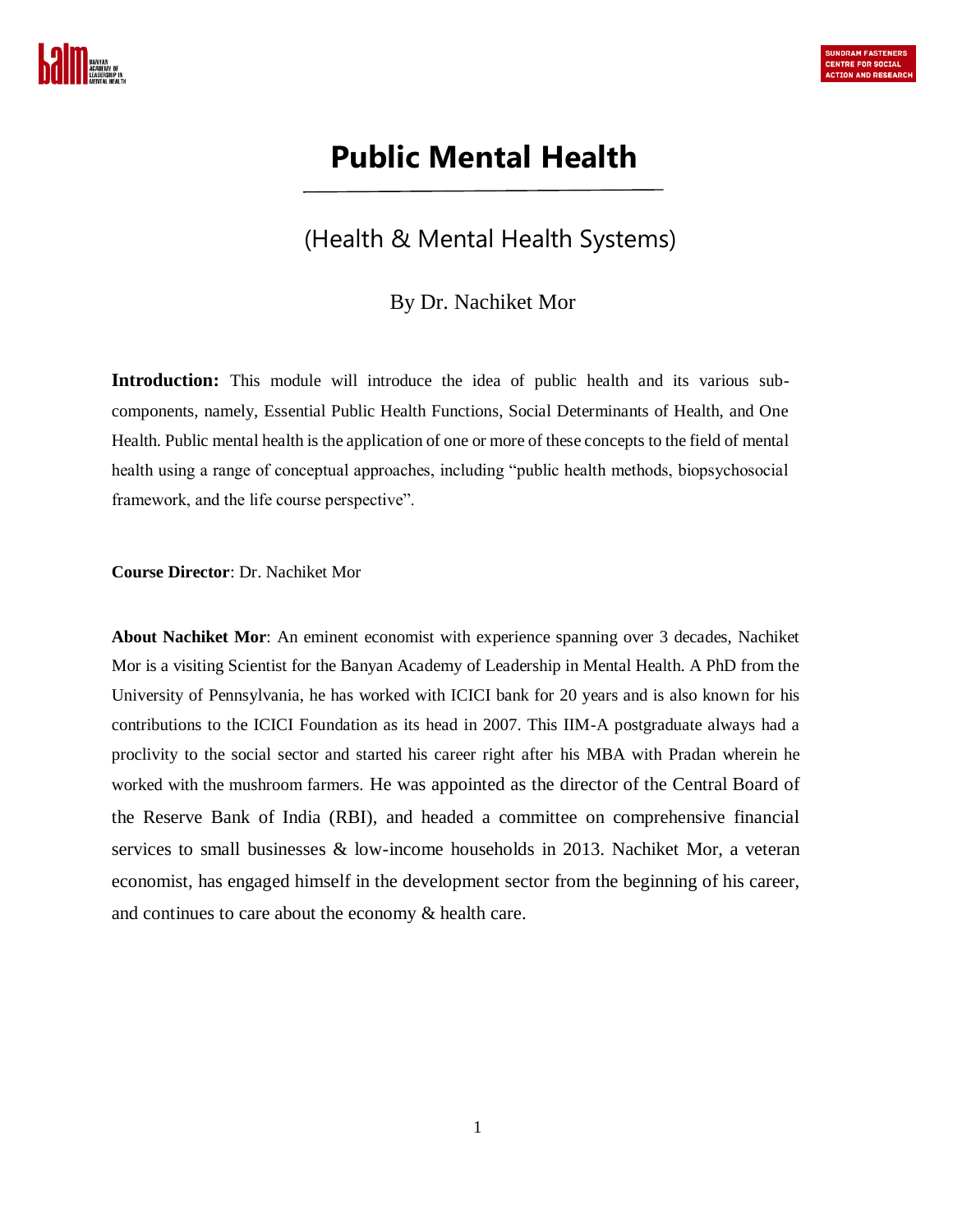

#### **Course Outline:**

#### **1. Public Mental Health: An Overview**

**1.1 Essential Public Health Services/Functions:** This will include an overall discussion of the ten essential public health services under the three broad goals of public health, i.e., assessment, policy development, and assurance (CDC, 2020), and a deeper dive into seven essential public health functions (Khaleghian and Dasgupta, 2005).

**1.2 Social Determinants of Health:** This discussion will go one step beyond essential public health functions and focus on the broader social and physical determinants of health (HP2020, 2013). In the context of mental health, the session will discuss topics such as:

- Crowded living and its association with mental ill-health among recently-arrived migrants in Sweden: a quantitative study.
- Social and Psychological Effects of Overcrowding in Palestinian Refugee Camps in the West Bank and Gaza.
- **Hospitalisation patterns among children exposed to childhood adversity (Rod et al., 2021).**
- How childhood trauma affects health across a lifetime (Harris, 2014).
- Terrorism and mental illness: a pragmatic approach for the clinician.
- Social Determinants of Mental Health: Where We Are and Where We Need to Go.
- Social determinants of health in mental health care and research: a case for greater inclusion.
- Ways We Can Address the Social Determinants of Mental Health.
- Additional Readings: Biermann et al., 2021; HP2020, 2013; Marmot et al., 2008; Nandi and Schneider, 2014; PlanH, 2021.

**1.3 One Health:** Here we will discuss the broadest understanding we have of the determi- nants of well-being and health which extends to include planetary health (Amuasi et al., 2020). While initially One Health was understood to be essentially synonymous with zoonotic disease which transmitted from animals to human beings, it is now becoming clearer that it needs to be broadened to apply to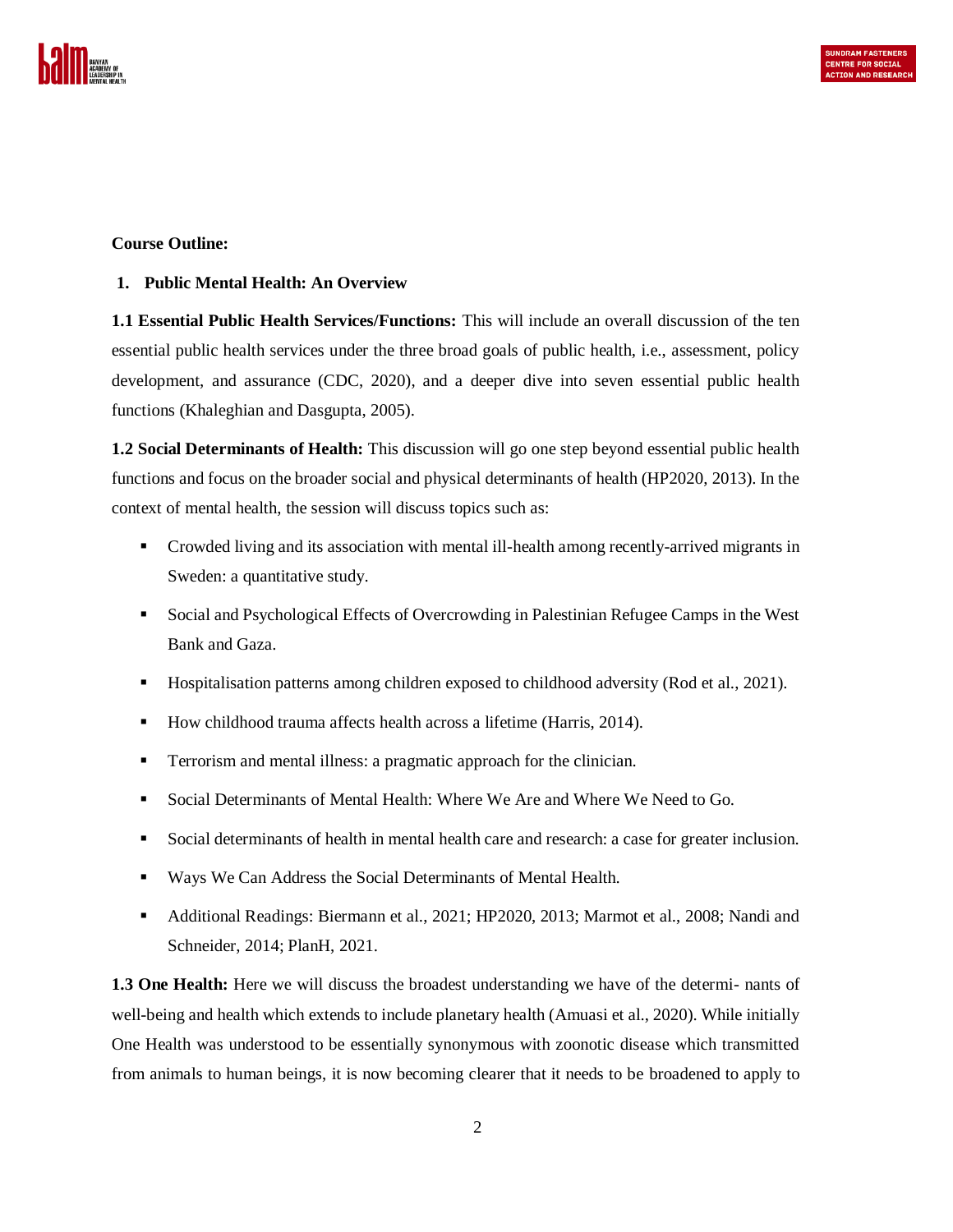

"other fields, such as antimicrobial.

resistance, ecotoxicology, [and] health in urban environments" (Destoumieux-Garzon et al., 2018) in order to both develop a deeper understanding of causality as well as potential solutions

#### **2.Burden of Mental Health Disorders**

Any study of public health begins with understanding the burden of disease. This session will begin by reviewing the burden of mental disorders in India using DALYs (IHME, 2019) and other metrics (Sagar et al., 2020; Dandona et al., 2018).

#### **3. Understanding Mental Health Disorders**

The focus of this section would be uncovering the mechanisms of risk that are associated with mental health disorders, including suicides.

- Genes as a source of risk (Eaton and Fallin, 2019, Chapter 9).
- **Brain across the lifespan (Eaton and Fallin, 2019, Chapter 10).**
- A Life Course Developmental Perspective (Eaton and Fallin, 2019, Chapter 11).
- O'Connor's Model of Suicide (O'Connor and Kirtley, 2018).
- India:Suicidal Ideation Among Adolescents—The Role of Sexual Abuse, Depression, and Impulsive Behavior.
- USA: Suicidal behavior of adolescent girls: profile and meaning.
- Adapting to Crisis (Eaton and Fallin, 2019, Chapter 12).
- The Importance of Local Culture: "While some disorders, particularly severe ones such as schizophrenia, tend to present similarly around the world, the experience of these disorders may differ by community, culture, and resources available. Other disorders, such as depression and anxiety, not only may be understood and treated differently in different cultures but also may manifest with different core and presenting complaints." (Eaton and Fallin, 2019, p 66). Also see Meeta Rajivlochan's book (Rajivlochan and M., 2006).

#### **4.Preventing Mental Health Disorders**

Here the focus would be n exploring multiple evidence-based methods for preventing mental health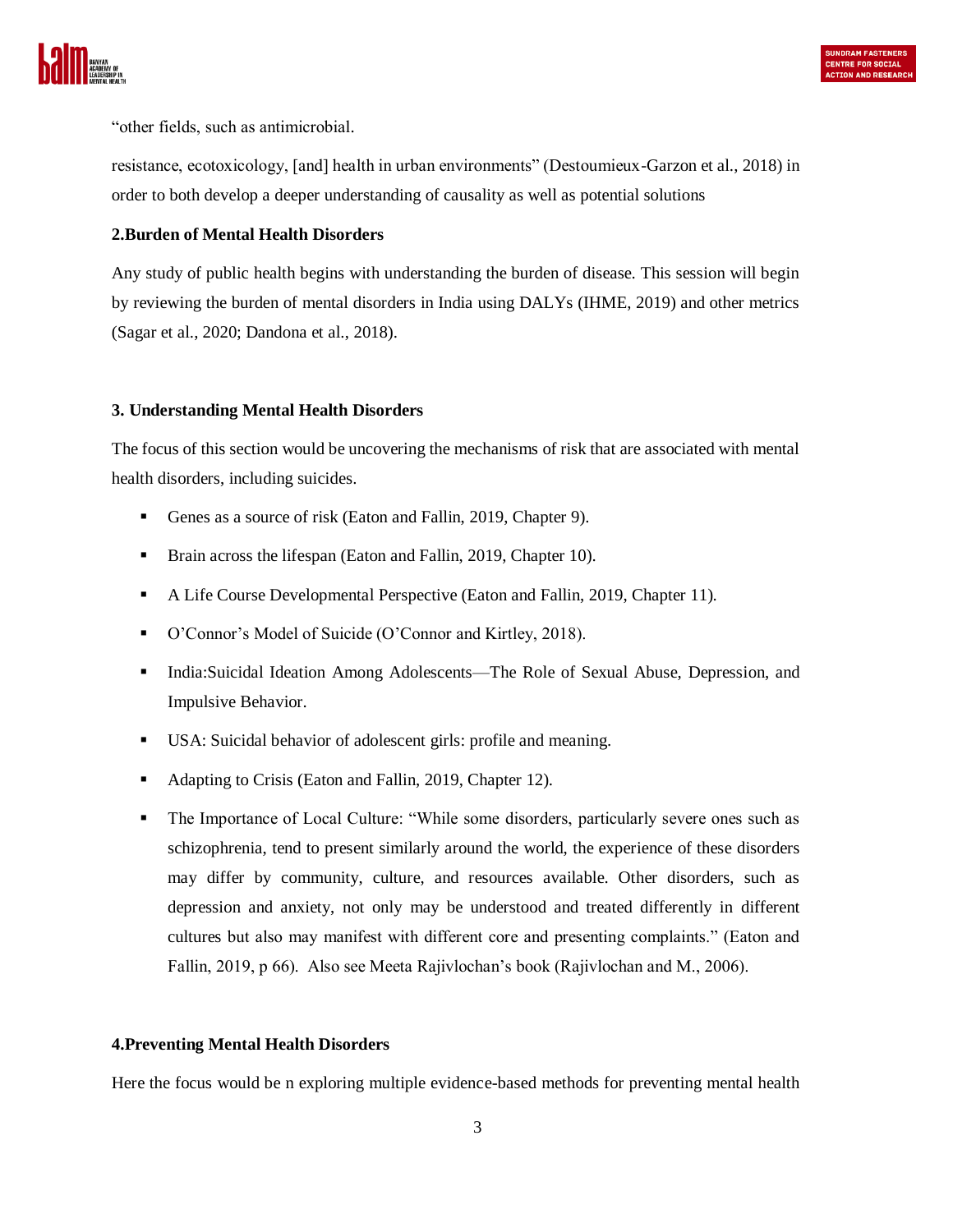

disorders, including suicides**.**

- **Preventing Mental Health Disorders (Eaton and Fallin, 2019, Chapter 18, 19).**
- Henry Ford (McCarthy et al., 2009).
- US Air Force (Knox et al., 2010).
- West Virginia Paper (Mor, 2020b).
- Performing Arts (Mor, 2021b).
- Attachment disorder in adults. (also see, Balbernie, 2013).
- Sri Lanka's work on Pesticides (Weerasinghe et al., 2020).
- Education (Mor, 2020a).
- Economic factors (Case and Deaton, 2017).
- Vouth (Blueprints, 2022).
- Other Evidence Based Resources (SAMHSA, 2020).

#### **5. Treating Mental Health Disorders**

- 1. Technology: Inner Hour, Wysa (videos of Smriti Joshi, Neha Kirpal, ...) (Inkster et al., 2018).
- 2. Community based efforts: CMHLP (Joag et al., 2020).
- 3. SMDs ECRC, Home Again (Resources from The Banyan), NALAM (Dijkxhoorn et al., 2018).
- 4. Nepal: Pragya Rimal's work on integrating with comprehensive primary care (Rimal et al., 2020; Rimal et al., 2021).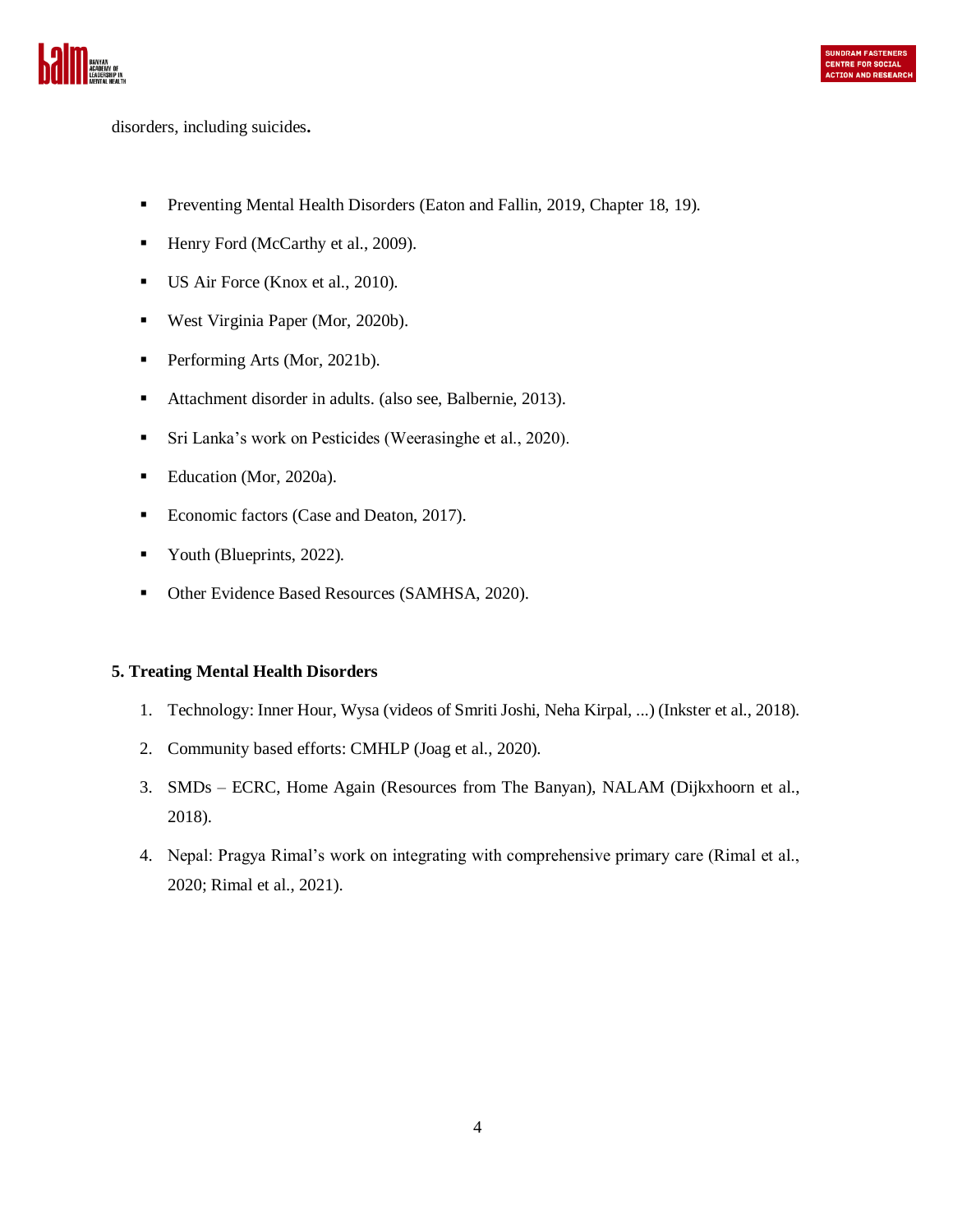

#### **Important Details:**

| <b>Important Dates</b>                                | Date                       |
|-------------------------------------------------------|----------------------------|
| $\mathcal{Q}$<br><i>Start</i><br>Date<br>Registration | 9 <sup>th</sup> June 2022  |
| $\iota$<br>Date<br>Last<br>Registration               | $17th$ July 2022           |
| <b>Course Start Date</b>                              | $20^{\text{TH}}$ July 2022 |

#### **Fees & Course Structure:**

INR 5000

#### **Duration of the course**

5 weeks, online classes every Wednesday, 10 hours

#### **How to Apply?**

#### **First Step: Registration**

Open the application form and register by adding all the requisite details to be considered for a candidature in the course.

#### **Second Step: Payment**

At the end of the application form, you will find the bank details that can be used to transfer the payment.

**Scholarships:** Need-based scholarships are provided for students and individuals working with NGOs. To avail scholarships, please write a mail to **[admissions@balm.in](mailto:admissions@balm.in)** ccing [mahak.sharma@balm.in](mailto:mahak.sharma@balm.in) and [mrinmoy.ghosh@balm.in](mailto:mrinmoy.ghosh@balm.in) .